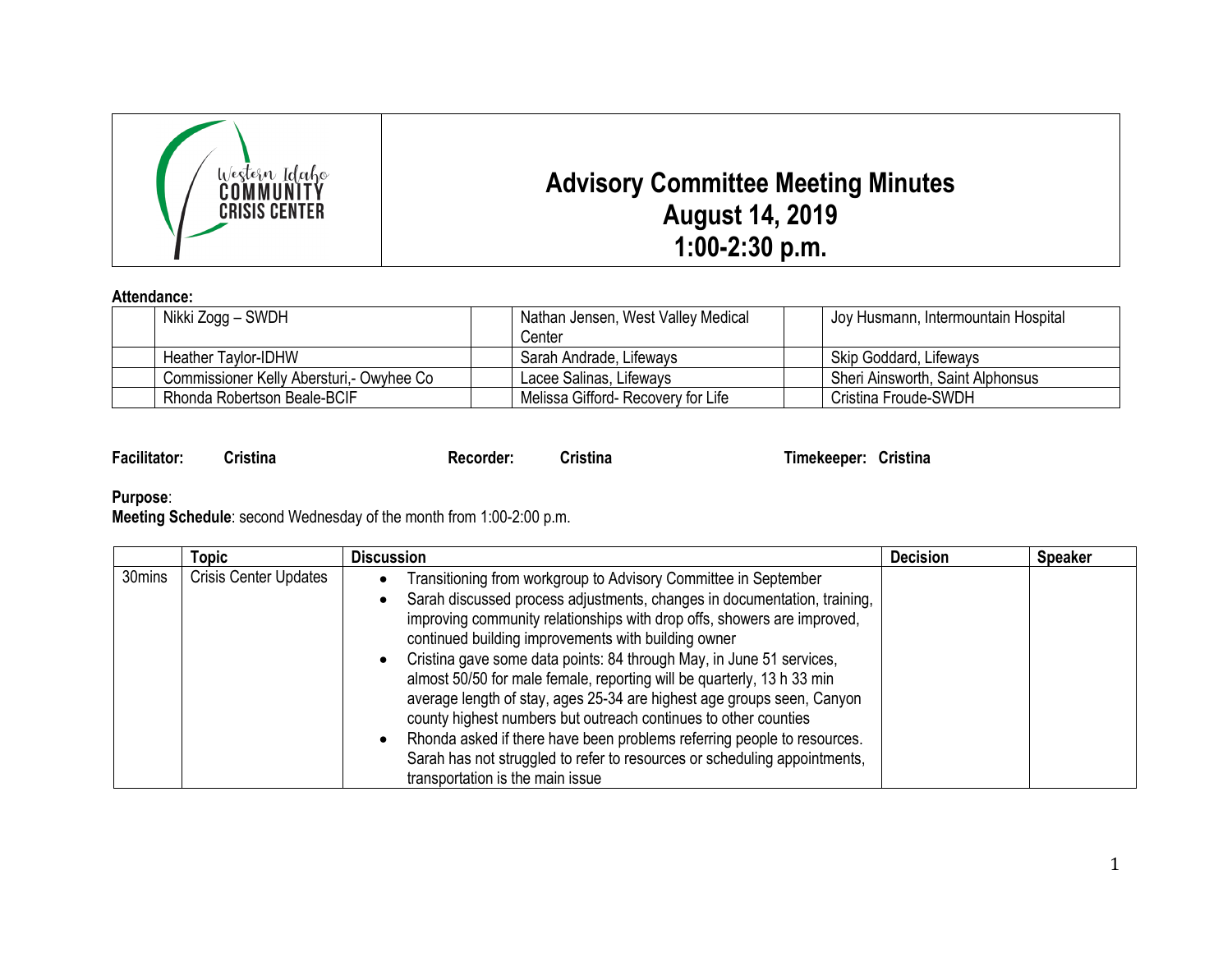|        |                                                   | They are finding that clients are accessing their established providers and<br>$\bullet$<br>those stays are not as long<br>Rhonda asked if we are tracking the types of insurances people come in<br>with and they are<br>Stigma and state of crisis are a struggle when clients respond to insurance<br>types they might have<br>Commissioner Kelly stated reflection on employment can prevent reporting<br>insurance<br>Crisis center should be discussed as a wellness resource to insurance and<br>employers<br>BCIF update was provided to discuss completion of ethnography work,<br>market analysis, needs assessment. A trending topic was the need for<br>community education and outreach to help the community understand<br>what behavioral health issues are and what resources are available for<br>them. Addressing myths about accessing services. |                                                                                                                                                                                                   |  |
|--------|---------------------------------------------------|---------------------------------------------------------------------------------------------------------------------------------------------------------------------------------------------------------------------------------------------------------------------------------------------------------------------------------------------------------------------------------------------------------------------------------------------------------------------------------------------------------------------------------------------------------------------------------------------------------------------------------------------------------------------------------------------------------------------------------------------------------------------------------------------------------------------------------------------------------------------|---------------------------------------------------------------------------------------------------------------------------------------------------------------------------------------------------|--|
| 30mins | <b>Advisory Committee</b>                         | Moving forward with those workgroup members into the advisory<br>committee.<br>Members invited for the advisory committee were given formal letters and<br>many will join in September<br>Lifeways will need to bring questions and concerns to meetings to receive<br>help from advisory committee<br>Reviewed committee member folders<br>Selection of chair, co-chair, secretary will occur in September<br>Reviewing Bylaws and formalizing them can start in September<br>The committee would work on development of outreach and<br>communication plan, advise Lifeways on organization, implementation and<br>operations of crisis enter, review client surveys, develop survey for<br>ancillary service providers, contract amendments if needed and a<br>sustainability plan                                                                               | Rhonda<br>Robinson<br><b>Beale will</b><br>be the<br>acting<br>Physician<br>for the<br>committee<br>as that role<br>is filled by<br><b>Terry Reilly</b><br>when/if<br>meeting<br>time is<br>moved |  |
|        | <b>Crisis Center</b><br>Needs/Issues/Concern<br>s | A meeting was scheduled to improve the relationship between the crisis<br>center and Caldwell Police Department. The meeting went well and<br>communication and meetings will continue<br>Breathalyzer is needed to improve services and relationships with law<br>enforcement however they are costly<br>Sarah described why blood alcohol levels were set and that they will be up<br>to the EMT supervisor if the person is able to stay                                                                                                                                                                                                                                                                                                                                                                                                                         |                                                                                                                                                                                                   |  |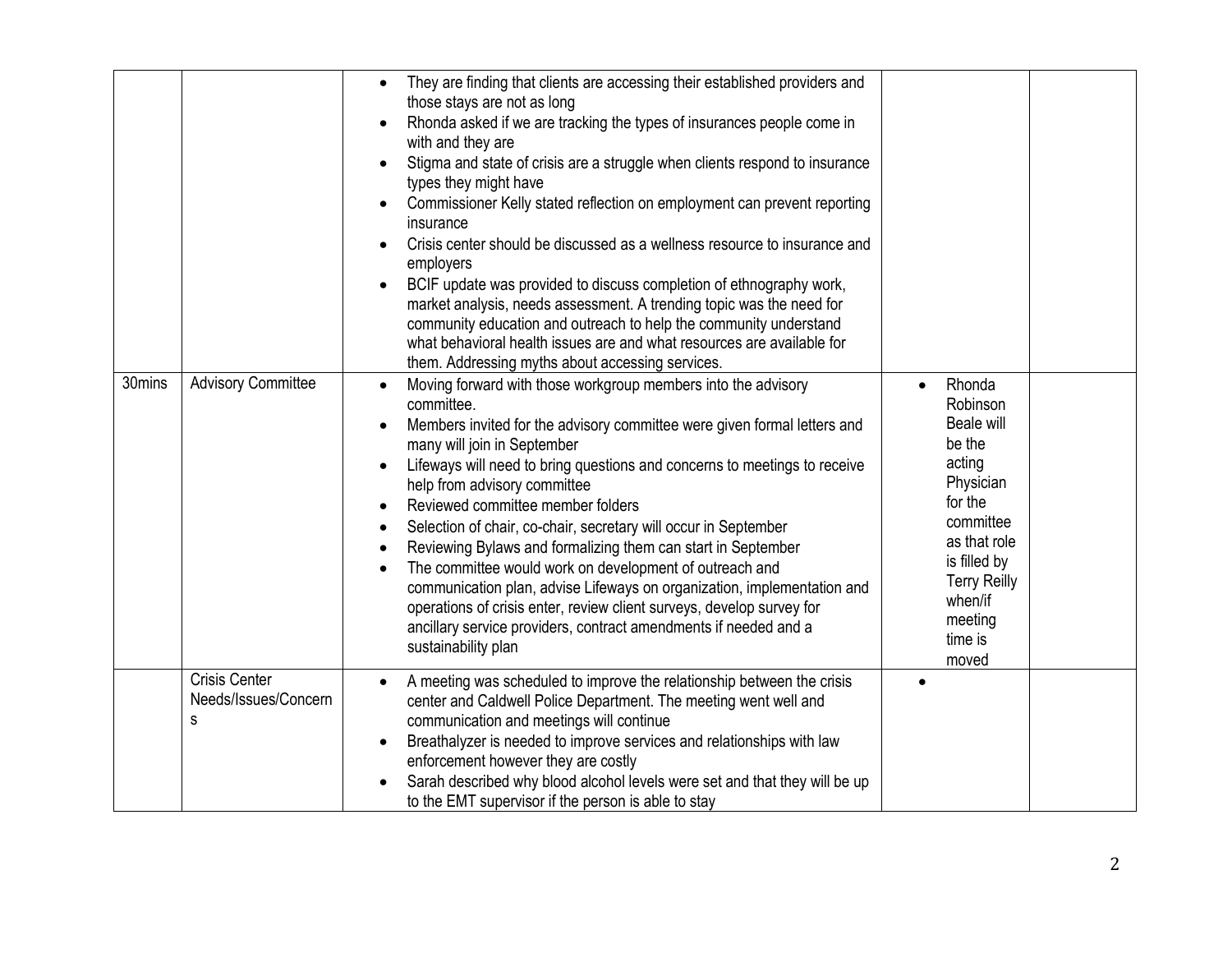|                          | Rhonda asked is there case process or review to improve systems and<br>learning curve. Sarah shared that this occurs in supervision, conferences<br>during shift rotations<br>Sarah provided an update on time contracted from CRCC to provide<br>transportation, ordered bus passes, taxi vouchers from UW money, tele<br>health equipment in Weiser SWDH, exploring telehealth directly to where<br>pt. is.<br>We would like to further discuss opportunities with Weiser Memorial and<br>the Council Health Center to provide telehealth for rural locations<br>Rhonda-Owyhee County and ethnography report showing that EMTs are<br>mainly volunteers who are female<br>Cristina discussed the community was not quite ready for MH services in<br>Owyhee but could be open to training or upskilling the community to help<br>community help themselves.<br>Lacee discussed credentialing barriers and a meeting was set up every<br>other week to work through the road blocks. Biggest barrier is the crisis<br>center is not required to have licensing or accreditation<br>Rhonda might need to school payers about policies and procedures that<br>would work as part of the delivery system<br>Lacee described policies and processes in Oregon<br>WICCC is the first crisis center in Idaho to work towards a payer model as<br>part of sustainability<br>Nathan asked about credentialing through CARF, but the problem with that<br>is lack of licensure for crisis center because there is not requirement for |
|--------------------------|-------------------------------------------------------------------------------------------------------------------------------------------------------------------------------------------------------------------------------------------------------------------------------------------------------------------------------------------------------------------------------------------------------------------------------------------------------------------------------------------------------------------------------------------------------------------------------------------------------------------------------------------------------------------------------------------------------------------------------------------------------------------------------------------------------------------------------------------------------------------------------------------------------------------------------------------------------------------------------------------------------------------------------------------------------------------------------------------------------------------------------------------------------------------------------------------------------------------------------------------------------------------------------------------------------------------------------------------------------------------------------------------------------------------------------------------------------------------------------------------------------------------------------|
|                          | licensure<br>Rhonda mentioned DBH could license the crisis centers to move things<br>forward                                                                                                                                                                                                                                                                                                                                                                                                                                                                                                                                                                                                                                                                                                                                                                                                                                                                                                                                                                                                                                                                                                                                                                                                                                                                                                                                                                                                                                  |
|                          | There was an update provided on WITS and the delivery of data through<br>the piloted data repository                                                                                                                                                                                                                                                                                                                                                                                                                                                                                                                                                                                                                                                                                                                                                                                                                                                                                                                                                                                                                                                                                                                                                                                                                                                                                                                                                                                                                          |
| <b>Meeting Selection</b> | Table to September meeting for advisory committee to decide                                                                                                                                                                                                                                                                                                                                                                                                                                                                                                                                                                                                                                                                                                                                                                                                                                                                                                                                                                                                                                                                                                                                                                                                                                                                                                                                                                                                                                                                   |
| <b>Action Items</b>      | Cristina email group Bylaws, SOW in contract<br>Committee members will review SOW and Bylaws<br>Email report or have it completed by September<br>Email an update on credentialing                                                                                                                                                                                                                                                                                                                                                                                                                                                                                                                                                                                                                                                                                                                                                                                                                                                                                                                                                                                                                                                                                                                                                                                                                                                                                                                                            |